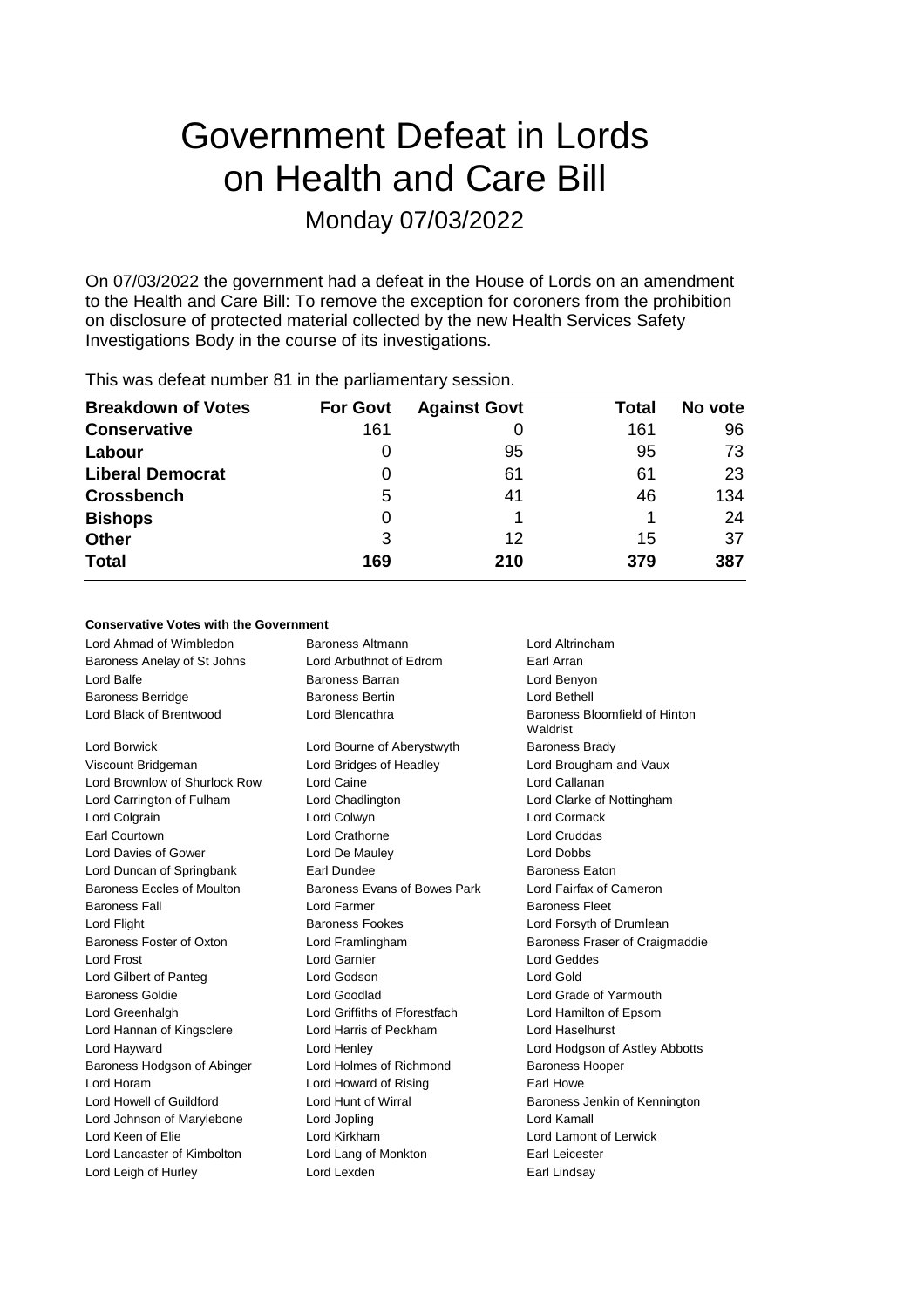Baroness Wyld Viscount Younger of Leckie

Lord Lingfield **Lord Lucas** Lord Lucas **Baroness Manzoor** Lord Maude of Horsham Lord McColl of Dulwich Baroness McGregor-Smith Baroness McIntosh of Pickering Lord McLoughlin Baroness Meyer Baroness Mobarik **Duke of Montrose** Lord Moylan Lord Moynihan Lord Naseby Lord Nash Baroness Neville-Rolfe Baroness Nicholson of Winterbourne Baroness Noakes Lord Norton of Louth Lord Offord of Garvel Lord Parkinson of Whitley Bay Lord Patten Baroness Penn Lord Pickles Baroness Pidding Lord Polak Lord Popat Lord Porter of Spalding **Lord Price Lord Randall of Uxbridge Lord Randall of Uxbridge** Lord Reay **Baroness Redfern Baroness Redfern Lord Risby** Baroness Rock Baroness Sanderson of Welton Lord Sandhurst Lord Sarfraz **Lord Sassoon** Baroness Sater Lord Sharpe of Epsom Lord Sheikh Lord Sherbourne of Didsbury Lord Shinkwin **Lord Smith of Hindhead** Baroness Stedman-Scott Lord Sterling of Plaistow Lord Stewart of Dirleton Baroness Stowell of Beeston Lord Strathcarron **Lord Strathclyde** Baroness Stroud Baroness Sugg Lord Taylor of Holbeach Lord Trefgarne Viscount Trenchard Lord True Lord Tugendhat Baroness Vere of Norbiton **Lord Wakeham** Baroness Warsi Lord Wei Lord Wharton of Yarm Lord Whitby Lord Willetts **Baroness Williams of Trafford** Lord Wolfson of Tredegar

Baroness Seccombe **Lord Selkirk of Douglas** Baroness Shackleton of Belgravia

#### **Conservative Votes against the Government**

#### **Labour Votes with the Government**

#### **Labour Votes against the Government**

Baroness Armstrong of Hill Top Lord Bach Baroness Bakewell Lord Bassam of Brighton **Lord Berkeley Baroness Blake of Leeds Baroness Blake of Leeds** Baroness Blower **Lord Blunkett** Lord Bradley Lord Browne of Ladyton Lord Campbell-Savours Lord Carter of Coles Lord Clark of Windermere Lord Coaker Baroness Cohen of Pimlico Lord Collins of Highbury Baroness Corston Lord Davies of Brixton Baroness Donaghy Baroness Drake Lord Dubs Lord Eatwell Lord Elder Lord Faulkner of Worcester Lord Foulkes of Cumnock Baroness Gale Lord Grantchester Lord Griffiths of Burry Port Lord Hacking Lord Hain Viscount Hanworth **Lord Harris of Haringey** Baroness Hayman of Ullock Baroness Hayter of Kentish Town Baroness Healy of Primrose Hill Baroness Henig Lord Hollick Lord Howarth of Newport Lord Hunt of Kings Heath Lord Hutton of Furness **Lord Jones** Baroness Jones of Whitchurch Lord Jordan Lord Kennedy of Southwark Lord Khan of Burnley Baroness Lawrence of Clarendon Lord Lennie Lord Levy Lord Liddle Lord Lipsey Baroness Lister of Burtersett Lord Maxton **Lord McAvoy Baroness Merron** Lord McAvoy Lord Monks Lord Murphy of Torfaen Baroness Nye Baroness Osamor **Baroness Community** Lord Pendry **Baroness Pricess Pitkeathley** Lord Ponsonby of Shulbrede Baroness Prosser Baroness Rebuck Lord Reid of Cardowan **Baroness Ritchie of Downpatrick** Lord Robertson of Port Ellen Lord Rooker **Lord Rosser** Communications Communications Communications Royall of Blaisdon Lord Sawyer Baroness Sherlock Lord Sikka Baroness Smith of Basildon **Lord Snape Communist Communist Communist** Viscount Stansgate Baroness Thornton Lord Tomlinson Lord Tunnicliffe Lord Watson of Invergowrie **Lord Watts Baroness Wheeler** Baroness Whitaker **Lord Whitty Lord Whitty** Baroness Wilcox of Newport Lord Winston Lord Wood of Anfield Lord Woodley

Lord Adonis **Lord Anderson of Swansea** Baroness Andrews

Lord Cashman **Viscount Chandos** Baroness Chapman of Darlington